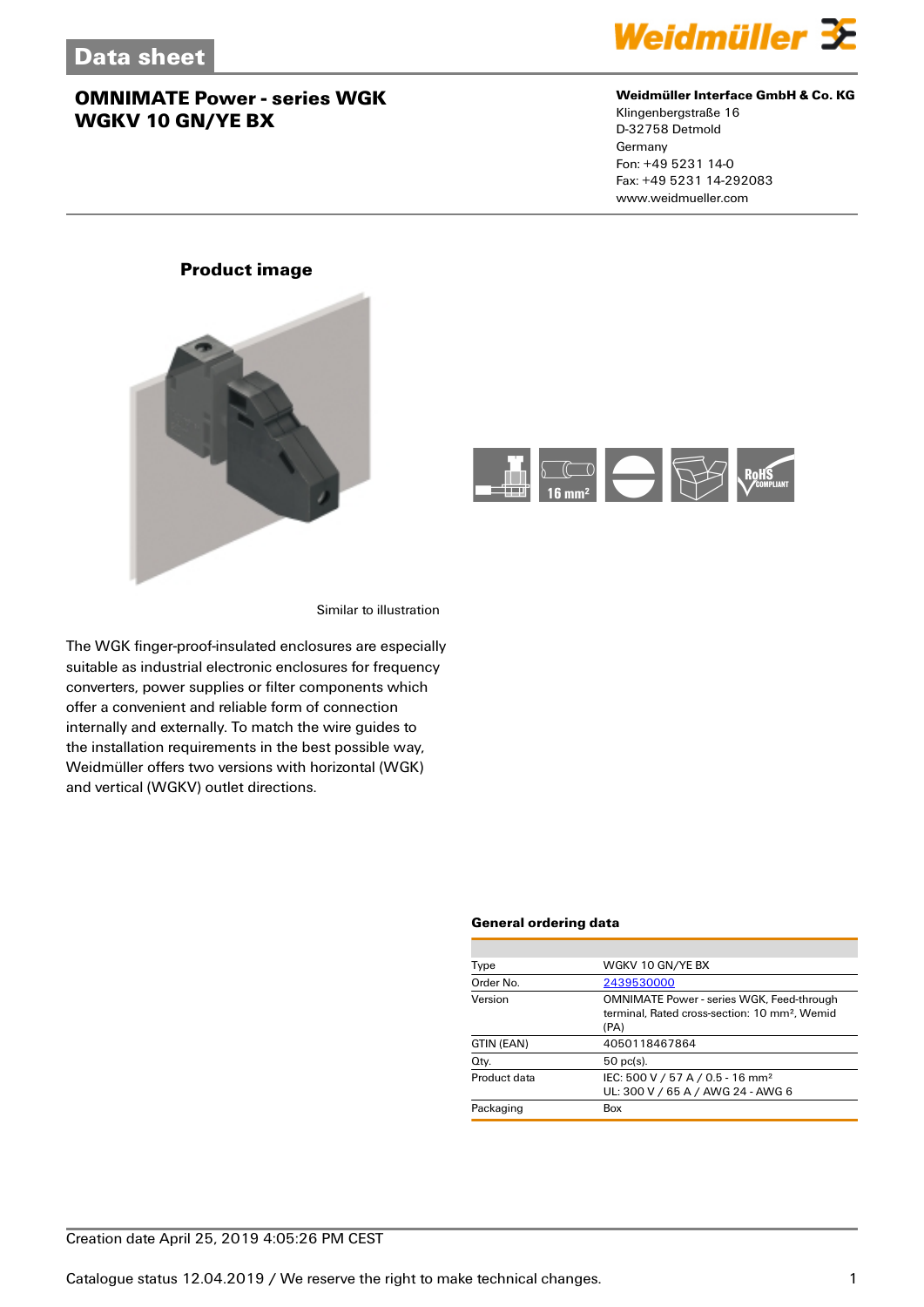# **Technical data**

#### **Dimensions and weights**

| Net weight                                                  | 20.14g                                       |                                              |                  |                        |                 |
|-------------------------------------------------------------|----------------------------------------------|----------------------------------------------|------------------|------------------------|-----------------|
| <b>System parameters</b>                                    |                                              |                                              |                  |                        |                 |
|                                                             |                                              |                                              |                  |                        |                 |
| Product family                                              | <b>OMNIMATE Power - series</b><br><b>WGK</b> | Wire connection method<br>Fitted by customer |                  | Screw connection       |                 |
| Conductor outlet direction                                  | 90°/270°                                     |                                              |                  | No                     |                 |
| Screwdriver blade                                           | $0.8 \times 4.0$                             | Tightening torque, min.                      |                  | 1.2 Nm                 |                 |
| Tightening torque, max.                                     | 2.4 Nm                                       | Clamping screw                               |                  | M <sub>4</sub>         |                 |
| Stripping length                                            | Touch-safe protection acc. to DIN VDE        |                                              |                  |                        |                 |
|                                                             | $11 \text{ mm}$                              | 0470                                         |                  | <b>IP 20</b>           |                 |
| <b>Material data</b>                                        |                                              |                                              |                  |                        |                 |
|                                                             |                                              |                                              |                  |                        |                 |
| Insulating material                                         | Wemid (PA)<br>Colour code                    |                                              | Green/yellow     |                        |                 |
| Colour chart (similar)                                      | Not specified                                | UL 94 flammability rating                    |                  | $V-0$                  |                 |
| Contact material                                            | E-Cu                                         | Contact surface                              |                  | tinned                 |                 |
| Storage temperature, min.                                   | $-25$ °C                                     | Storage temperature, max.                    |                  | 55 °C                  |                 |
| Max. relative humidity during storage                       | 80%                                          | Operating temperature, min.                  |                  | -50 °C                 |                 |
| Operating temperature, max.                                 | 120 °C                                       | Temperature range, installation, min.        |                  | $-25$ °C               |                 |
| Temperature range, installation, max.                       | $\overline{120}$ °C                          |                                              |                  |                        |                 |
| <b>Conductors suitable for connection</b>                   |                                              |                                              |                  |                        |                 |
|                                                             |                                              |                                              |                  |                        |                 |
| Clamping range, min.                                        | $0.5$ mm <sup>2</sup>                        |                                              |                  |                        |                 |
| Clamping range, max.                                        |                                              | $16 \text{ mm}^2$                            |                  |                        |                 |
| Wire connection cross section AWG,<br>min.                  | <b>AWG 24</b>                                |                                              |                  |                        |                 |
| Wire connection cross section AWG.<br>max.                  | AWG 6                                        |                                              |                  |                        |                 |
| Solid, min. H05(07) V-U                                     | $0.5$ mm <sup>2</sup>                        |                                              |                  |                        |                 |
| Solid, max. H05(07) V-U                                     | $16 \text{ mm}^2$                            |                                              |                  |                        |                 |
| Stranded, min. H07V-R                                       | $10 \text{ mm}^2$                            |                                              |                  |                        |                 |
| Stranded, max. H07V-R                                       | $16 \text{ mm}^2$                            |                                              |                  |                        |                 |
| Flexible, min. H05(07) V-K                                  | $0.5$ mm <sup>2</sup>                        |                                              |                  |                        |                 |
| Flexible, max. H05(07) V-K                                  | $10 \text{ mm}^2$                            |                                              |                  |                        |                 |
| w. wire end ferrule, DIN 46228 pt 1, min0.5 mm <sup>2</sup> |                                              |                                              |                  |                        |                 |
| w. wire end ferrule, DIN 46228 pt 1,<br>max.                | $10 \text{ mm}^2$                            |                                              |                  |                        |                 |
| Clampable conductor                                         | Cross-section for conductor connection       |                                              | Type             | fine-wired             |                 |
|                                                             |                                              |                                              | nominal          | $0.5$ mm <sup>2</sup>  |                 |
|                                                             | AEH                                          |                                              | Stripping length | nominal                | $10 \text{ mm}$ |
|                                                             | Cross-section for conductor connection       |                                              | Type             | fine-wired             |                 |
|                                                             |                                              |                                              | nominal          | $0.75$ mm <sup>2</sup> |                 |
|                                                             | AEH                                          |                                              |                  | nominal                | $10 \text{ mm}$ |
|                                                             | Cross-section for conductor connection       |                                              | Type             | fine-wired             |                 |
|                                                             |                                              |                                              | nominal          | $1 \text{ mm}^2$       |                 |
|                                                             | AEH                                          |                                              | Stripping length | nominal                | $10 \text{ mm}$ |
| Max. clamping range                                         | $16 \text{ mm}^2$                            |                                              |                  |                        |                 |



#### **Weidmüller Interface GmbH & Co. KG**

Klingenbergstraße 16 D-32758 Detmold Germany Fon: +49 5231 14-0 Fax: +49 5231 14-292083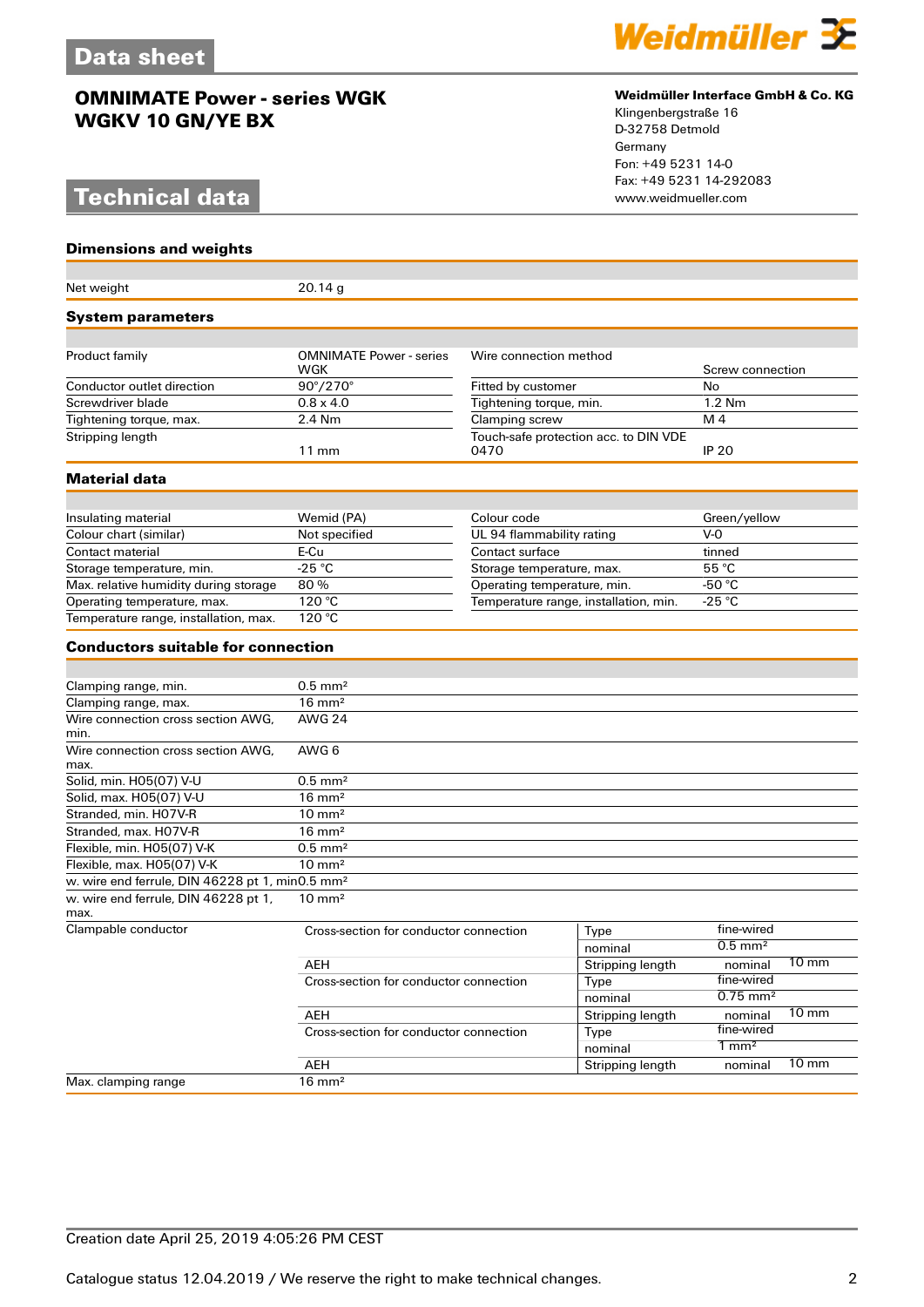## **Technical data**

**Rated data acc. to IEC**



#### **Weidmüller Interface GmbH & Co. KG**

Klingenbergstraße 16 D-32758 Detmold Germany Fon: +49 5231 14-0 Fax: +49 5231 14-292083

| tested acc. to standard                       |                                                                              | Rated current, min. no. of poles                                  |             |
|-----------------------------------------------|------------------------------------------------------------------------------|-------------------------------------------------------------------|-------------|
|                                               | IEC 60664-1, IEC 61984                                                       | (Tu=20°C)                                                         | 57 A        |
| Rated current, max. no. of poles<br>(Tu=20°C) | 57A                                                                          | Rated voltage for surge voltage class /<br>pollution degree III/3 | 500 V       |
| Rated impulse voltage for surge voltage       |                                                                              |                                                                   |             |
| class/contamination degree III/3              | 6 kV                                                                         |                                                                   |             |
| Rated data acc. to CSA                        |                                                                              |                                                                   |             |
|                                               |                                                                              |                                                                   |             |
| Rated voltage (Use group B / CSA)             | 300 V                                                                        | Rated voltage (Use group C / CSA)                                 | 300 V       |
| Rated current (Use group B / CSA)             | 65A                                                                          | Rated current (Use group C / CSA)                                 | 65A         |
| Wire cross-section, AWG, min.                 | <b>AWG 24</b>                                                                | Wire cross-section, AWG, max.                                     | AWG 6       |
| Rated data acc. to UL 1059                    |                                                                              |                                                                   |             |
|                                               |                                                                              |                                                                   |             |
| Institute (cURus)                             |                                                                              | Certificate No. (cURus)                                           |             |
|                                               |                                                                              |                                                                   | E60693      |
| Rated voltage (Use group B / UL 1059)         | 300 V                                                                        | Rated voltage (Use group C / UL 1059)                             | 300 V       |
| Rated current (Use group B / UL 1059)         | 65 A                                                                         | Rated current (Use group C / UL 1059)                             | 65 A        |
| Wire cross-section, AWG, min.                 | <b>AWG 24</b>                                                                | Wire cross-section, AWG, max.                                     | AWG 6       |
| Reference to approval values                  | Specifications are<br>maximum values, details -<br>see approval certificate. |                                                                   |             |
| <b>Packing</b>                                |                                                                              |                                                                   |             |
|                                               |                                                                              |                                                                   |             |
| Packaging                                     | <b>Box</b>                                                                   | <b>VPE</b> length                                                 | 495 mm      |
| <b>VPE</b> width                              | 355 mm                                                                       | <b>VPE</b> height                                                 | 182 mm      |
| <b>Classifications</b>                        |                                                                              |                                                                   |             |
|                                               |                                                                              |                                                                   |             |
| <b>ETIM 6.0</b>                               | EC001283                                                                     | eClass 6.2                                                        | 27-14-11-34 |
| eClass 9.0                                    | 27-14-11-34                                                                  | eClass 9.1                                                        | 27-14-11-34 |

**Notes**

Notes • Clearance and creepage distances to other components must be devised in accordance with the relevant application standard. This can be achieved in the device by full encapsulation or by the use of additional spacer plates.

> • Rated data refer only to the component itself. Clearance and creepage distances to other components are to be designed in accordance with the relevant application standards.

• Colours: SW = black; GN/YL = green/yellow; GY = grey

• Additional colours on request

• WGK: Rated voltage plastic walls: 1 - 4 mm = 500 V; metal walls: 1 - 2.5 mm = 400 V; metal walls: 2.5 - 4 mm = 250 V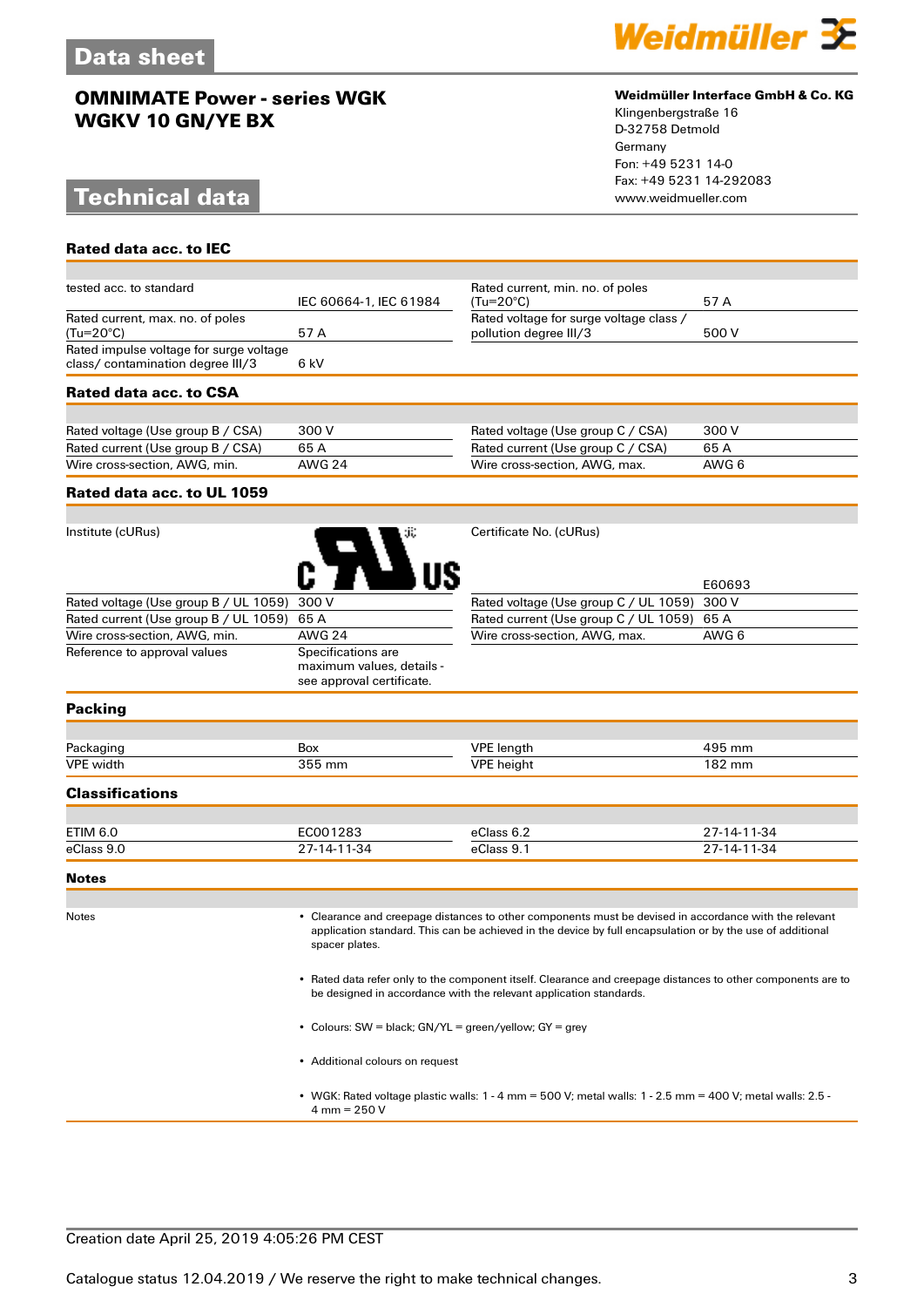# **Technical data**

#### **Approvals**

Approvals



#### **Downloads**

| Approval/Certificate/Document of |                                        |
|----------------------------------|----------------------------------------|
| Conformity                       | <b>Declaration of the Manufacturer</b> |
| Brochure/Catalogue               | <b>FL DRIVES EN</b>                    |
|                                  | <b>MB DEVICE MANUF. EN</b>             |
|                                  | <b>FL DRIVES DE</b>                    |
|                                  | FL BASE STATION EN                     |
|                                  | <b>FL ELEVATOR EN</b>                  |
|                                  | <b>FL POWER SUPPLY EN</b>              |
|                                  | FL 72H SAMPLE SER EN                   |
|                                  | <b>PO OMNIMATE EN</b>                  |
| Engineering Data                 | <b>STEP</b>                            |

Weidmüller 3E

### Klingenbergstraße 16 D-32758 Detmold Germany Fon: +49 5231 14-0 Fax: +49 5231 14-292083